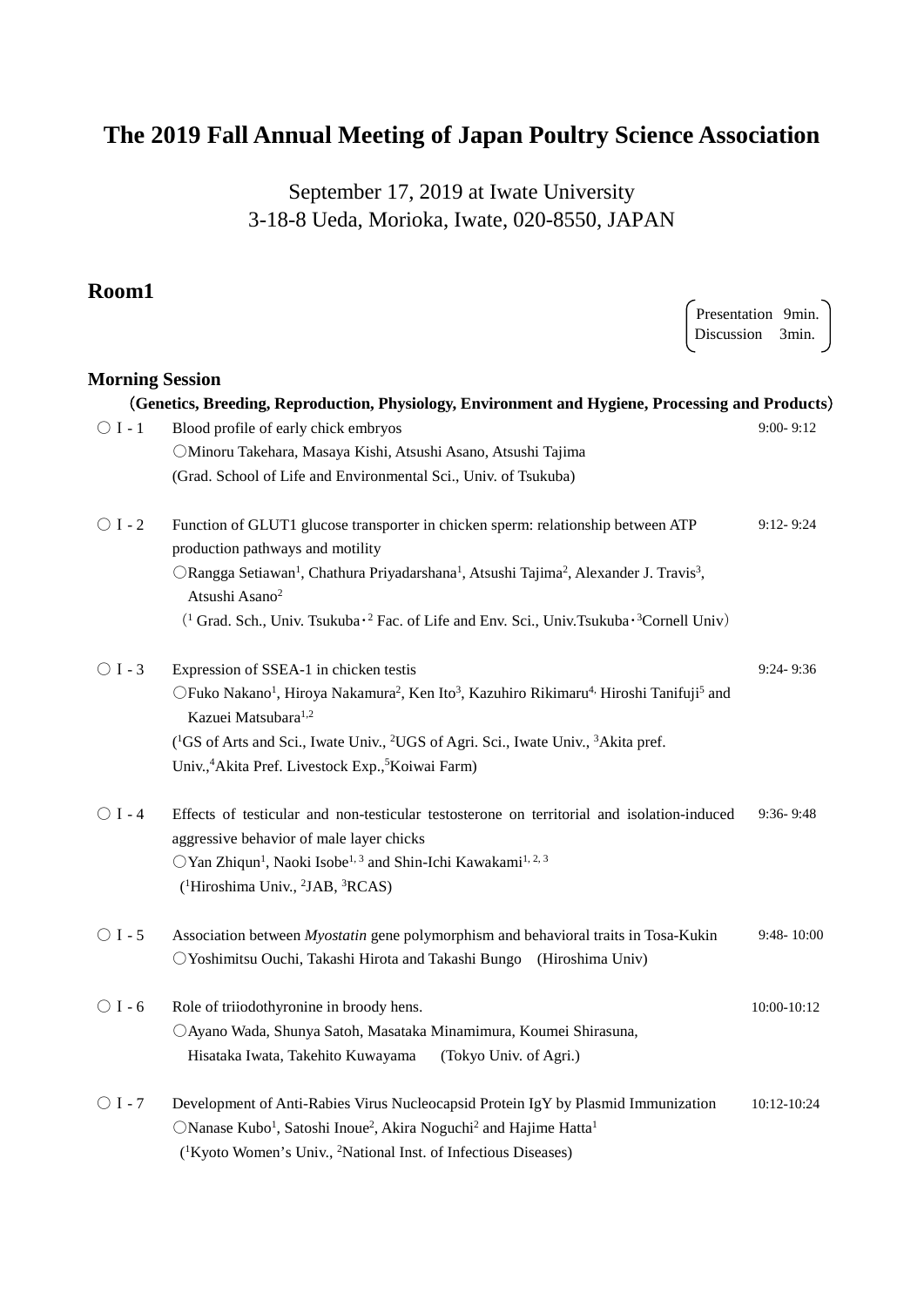| $\bigcirc$ I - 8 | Phenotypic analysis of tail feather traits in Chabo chickens<br>ORyoko Ono and Tatsuhiko Goto (Obihiro Univ. of Agri. and Vet. Med.)                                                                                                                                                                                                                                                                                                                                                                              | 10:24-10:36 |
|------------------|-------------------------------------------------------------------------------------------------------------------------------------------------------------------------------------------------------------------------------------------------------------------------------------------------------------------------------------------------------------------------------------------------------------------------------------------------------------------------------------------------------------------|-------------|
|                  | Break (12 min.)                                                                                                                                                                                                                                                                                                                                                                                                                                                                                                   | 10:36-10:48 |
| $I - 9$          | Optimization of cell culture condition for chick derived fibroblast<br>OMasafumi Katayama <sup>1</sup> , Manabu Onuma <sup>1</sup> and Tomokazu Fukuda <sup>2</sup><br><sup>(1</sup> National Inst. for Environmental Studies, Japan, Center for Environmental Biology<br>and Ecosystem Studies. <sup>2</sup> Iwate Univ., Graduate School of Sci. and Engineering)                                                                                                                                               | 10:48-11:00 |
| $I - 10$         | Sustaining differentiated state of smooth muscle cells derived from E15 Chicken gizzards<br>○Kosuke Tokunaga <sup>1</sup> , Wataru Mizunoya <sup>2</sup> Ryuichi Tatsumi <sup>1</sup> and Mako Nakamura <sup>1</sup><br>( <sup>1</sup> Kyushu Univ., <sup>2</sup> Azabu Univ.)                                                                                                                                                                                                                                    | 11:00-11:12 |
| $I -11$          | Growth performance by a phase lighting on monochromatic light-emitting diode in broiler 11:12-11:24<br>chiken<br>OYoko Fujimura <sup>1</sup> , Namika Kobayashi <sup>2</sup> , Koichi Matsushita <sup>1</sup> , Jun-ichi Shiraishi <sup>3</sup> ,<br>Nobuhiro Nakao <sup>3</sup> and Yoshiyuki Ohta <sup>3</sup><br>( <sup>1</sup> Yamanashi Pref. Livestock Dairy Tech. Ctr., <sup>2</sup> Yamanashi Pref. East Livestock Health<br>Ctr. <sup>3</sup> Dept.of Anim. Sci., Nippon Veterinary and Life Sci. Univ.) |             |
| $I - 12$         | Effects of day length on skeletal muscle weight and the imidazole dipeptides contents in 11:24-11:36<br>Japanese quail<br>OAi Egusa <sup>1</sup> , Noeru Takase <sup>1</sup> , Kanako Mayumi <sup>1</sup> , Jun-ichi Shiraishi <sup>1</sup> , Nobuhiro Nakao <sup>1</sup> ,<br>Toshihide Nishimura <sup>2</sup> and Mamoru Totsuka <sup>1</sup><br>( <sup>1</sup> Nippon Vet. and Life Sci. Univ. and <sup>2</sup> Kagawa Nutri. Univ.)                                                                           |             |
|                  | Lunch Break (84min.)                                                                                                                                                                                                                                                                                                                                                                                                                                                                                              | 11:36-13:00 |
|                  | General Meeting • Award Ceremony (90min.)                                                                                                                                                                                                                                                                                                                                                                                                                                                                         | 13:00-14:30 |
|                  | Break (10 min.)                                                                                                                                                                                                                                                                                                                                                                                                                                                                                                   | 14:30-14:40 |
|                  | <b>Afternoon Session</b><br>(Genetics, Breeding, Processing and Products)                                                                                                                                                                                                                                                                                                                                                                                                                                         |             |
| $I - 13$         | Properties of dynein ATPase in quail spermatozoa<br>OTomohiro Sasanami <sup>1</sup> , Mei Matsuzaki <sup>2</sup> and Shusei Mizushima <sup>3</sup><br>( <sup>1</sup> Shizuoka Univ., <sup>2</sup> Hiroshima Univ., <sup>3</sup> Hokkaido Univ.)                                                                                                                                                                                                                                                                   | 14:40-14:52 |
| $I - 14$         | Performance comparison of mating species using new strain Yamanashi shamo.<br>○Koichi Matsushita <sup>1</sup> , Namika Kobayashi <sup>1</sup> , Kazuhiko Ito <sup>2</sup> , and Fumihiko Komai <sup>3</sup><br>( <sup>1</sup> Yamanashi Pref. Livestock Dairy Tec. Ctr. <sup>2</sup> Yamanashi Pref. East Livestock Health<br>Ctr., <sup>3</sup> Yamanashi Meat Logistics Ctr. Co. Ltd.)                                                                                                                          | 14:52-15:04 |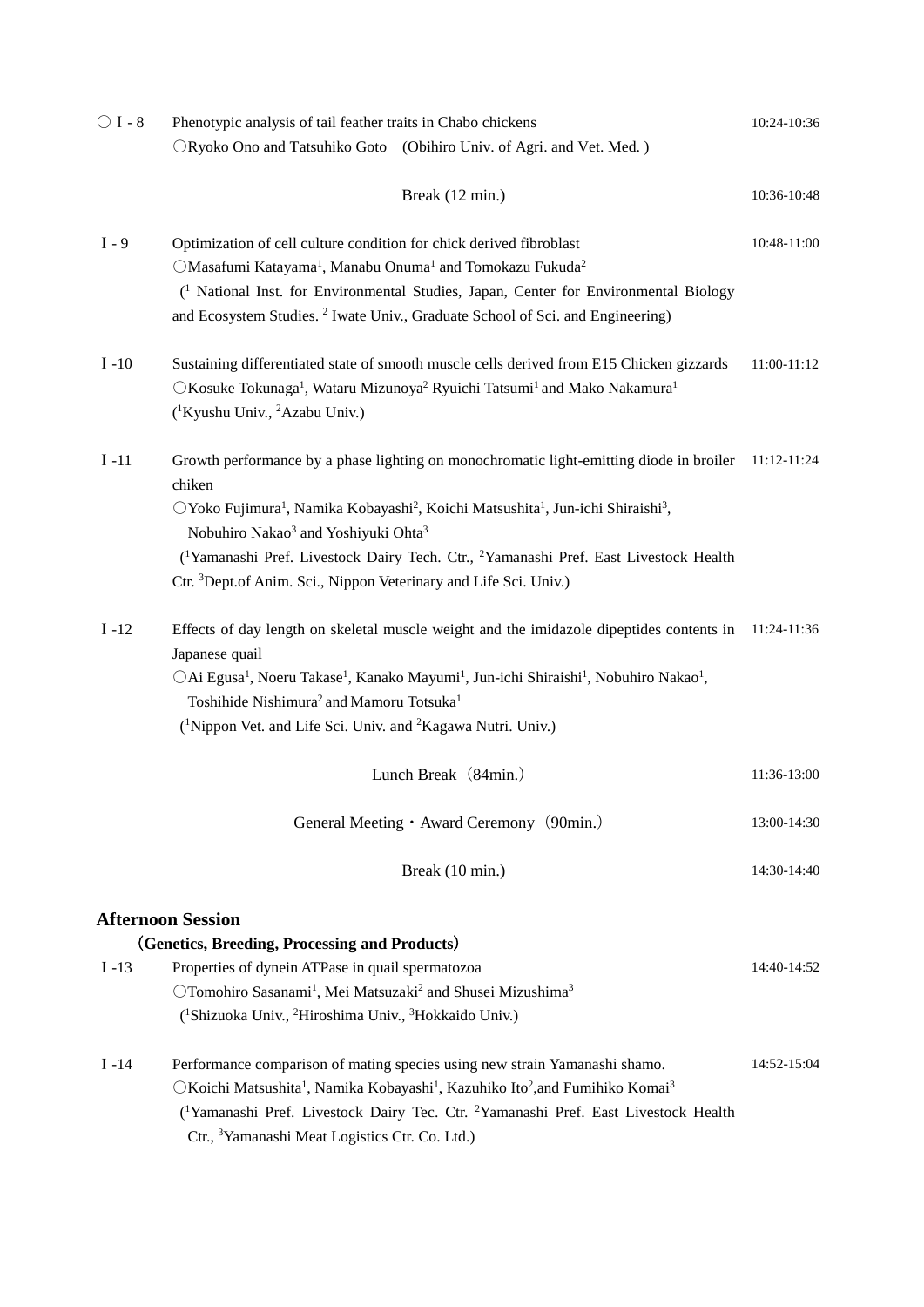- Ⅰ-15 Effect of short period of incubation during egg storage on hatchability and chick quality in 15:04-15:16 stored Nagoya fertile eggs ○Hiromitsu Miyakawa, Mika Akao, Saori Tamada and Masami Sato (Aichi Agricultural Research Center)
- Ⅰ-16 Metabolic properties of neonatal hexokinase activities in Japanese native chicken 15:16-15:28 (YAKIDO). OJun-ichi Shiraishi<sup>1</sup>, Kohtaro Ohgaki<sup>1</sup>, Haruki Watanabe<sup>2</sup>, Takahisa Ichikawa<sup>2</sup>, Toshiyuki Sugino<sup>3</sup>, Yoshiyuki Ohta<sup>1</sup>, Takashi Bungo<sup>3</sup>

(<sup>1</sup> Department of animal Sci., Nippon Veterinary and Life Sci. Univ., 2 Department of Agri., Mie Prefectural Government, <sup>3</sup> Graduate School of Integrated Sci. for Life, Hiroshima Univ. )

Ⅰ-17 Effects of long-term administration of low-concentration dextran sodium sulfate on egg 15:28-15:40 production in hens. ○Takahiro Nii, Naoki Isobe, Yukinori Yoshimura

(Grad. School of Integrated Sci. for Life, Hiroshima Univ.)

Ⅰ-18 The effect of antibiotics administration on the expression levels of toll-like receptors in 15:40-15:52 the chick cecum and cecum-tonsil.

 $O$ Takumi Terada<sup>1</sup>, Takahiro Nii<sup>2,3</sup>, Naoki Isobe<sup>2,3</sup>, and Yukinori Yoshimura<sup>2,3</sup>

(1Grad. Schl. Biosphere Sci., Hiroshima Univ., 2 Grad. Schl. Integ. Sic. life., Hiroshima Univ., 3 RCAS, Hiroshima Univ.)

The candidates for the Presentation Award of young scientists are the following numbers.

 $I - 1, 2, 3, 4, 5, 6, 7, 8$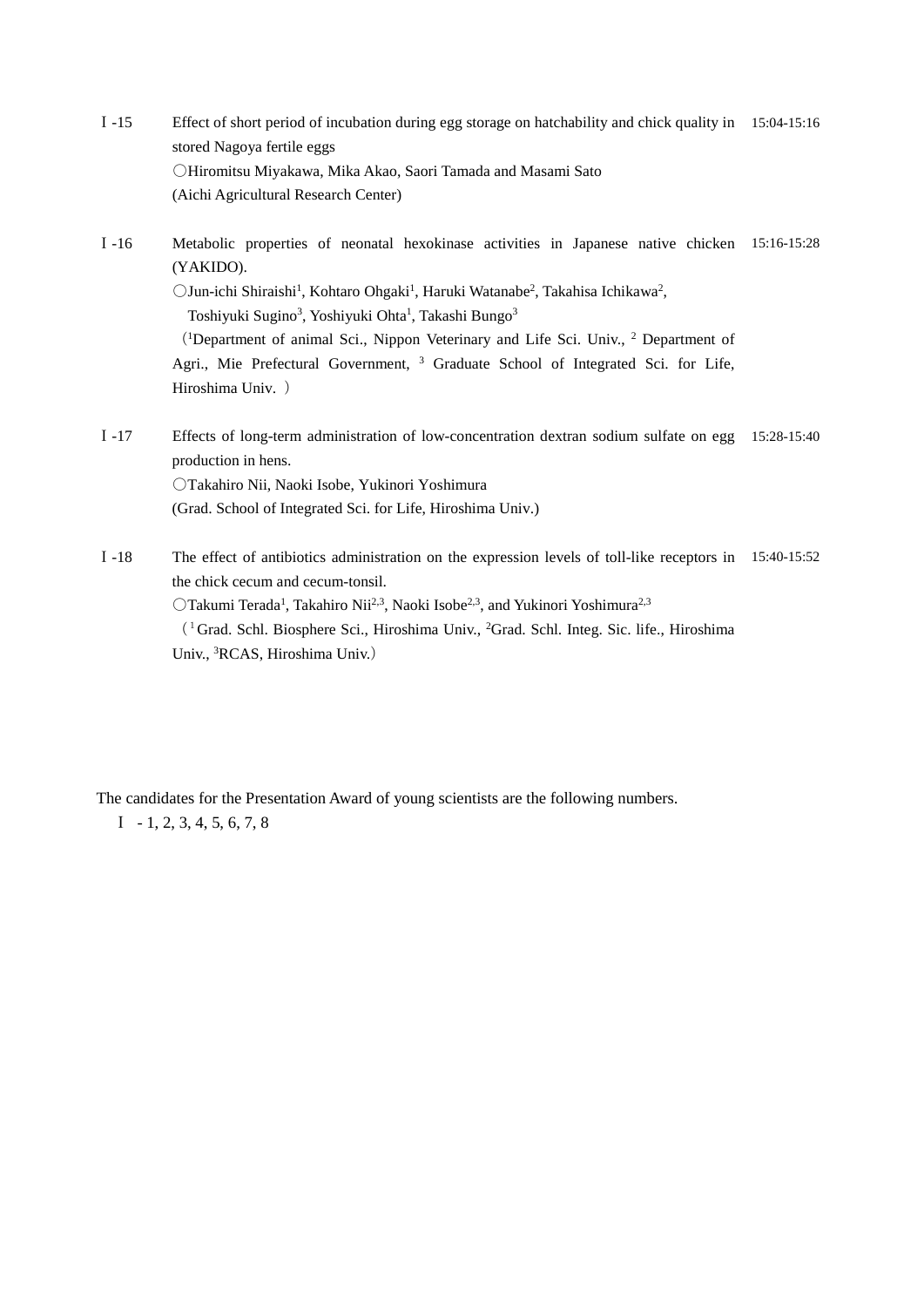# **The 2019 Fall Annual Meeting of Japan Poultry Science Association**

September 17, 2019 at Iwate University 3-18-8 Ueda, Morioka, Iwate, 020-8550, JAPAN

### **Room2**

| NUVIIIZ                |                                                                                                                                                                                                                                                                                                                                                                             | Presentation 9min.<br>Discussion 3min. |                |
|------------------------|-----------------------------------------------------------------------------------------------------------------------------------------------------------------------------------------------------------------------------------------------------------------------------------------------------------------------------------------------------------------------------|----------------------------------------|----------------|
| <b>Morning Session</b> |                                                                                                                                                                                                                                                                                                                                                                             |                                        |                |
|                        | (Nutrition, Feeds, Physiology, Anatomy and Histology)                                                                                                                                                                                                                                                                                                                       |                                        |                |
| $\bigcirc$ II - 1      | Effects of dietary shrimp meal and persimmon peel on nutrient digestibility and intestinal<br>microflora in laying hens<br>OManisa Sangkaew and Katsuki Koh (Shinshu Univ.)                                                                                                                                                                                                 |                                        | $9:00 - 9:12$  |
| $\bigcirc$ II - 2      | Effect of Prebiotics on DSS-induced inflammatory bowel disease in broiler chicks<br>OTakashi Hirota <sup>1</sup> , Yoshimistu Ouchi <sup>1</sup> , Takahiro Nii <sup>1</sup> , Lautine Faivre <sup>2</sup> , Berger Clara <sup>2</sup> ,<br>Takahiro Ide <sup>3</sup> and Takashi Bungo <sup>1</sup><br>('Hiroshima Univ., 'Phileo Lesaffre Animal Care, 'YPTECH Co., Ltd.) |                                        | $9:12 - 9:24$  |
| $\bigcirc$ II - 3      | Influence of dietary carbohydrate level on histological changes of chicken distal ileum<br>○Md Salahuddin <sup>1</sup> , Kazumi Kita <sup>2</sup> and Kohzy Hiramatsu <sup>3</sup><br>( <sup>1</sup> Shinshu Univ., <sup>2</sup> Iwate Univ., <sup>3</sup> Shinshu Univ.)                                                                                                   |                                        | $9:24 - 9:36$  |
| $\bigcirc$ II - 4      | Immunohistochemical study on the innervation of ileum in Bobwhite quails.<br>OKento Tamura <sup>1</sup> , Kohzy Hiramatsu <sup>2</sup> and Tamao Ono <sup>2</sup><br>( <sup>1</sup> Shinshu Univ., <sup>2</sup> Shinshu Univ.)                                                                                                                                              |                                        | 9:36-9:48      |
| $\bigcirc$ II - 5      | Effects of <i>in ovo</i> leucine and glucose administration on plasma steroid hormone<br>concentrations of newly hatched chicks<br>OYuriko Yamakawa, Sakie Nakajima, Jun-ichi Shiraishi and Yoshiyuki Ohta<br>(Nippon Vet. Life Sci. Univ.)                                                                                                                                 |                                        | $9:48 - 10:00$ |
| $\bigcirc$ II - 6      | Influence of amino acid-Amadori products on amino acid uptake and protein synthesis of<br>chicken embryonic myotubes.<br>ONatsuki Kawashima <sup>1</sup> , Chie Takita <sup>1</sup> and Kazumi Kita <sup>2</sup><br>( <sup>1</sup> Grad. Sch. Arts Sci., Iwate Univ., <sup>2</sup> Fac. Agr., Iwate Univ.)                                                                  |                                        | 10:00-10:12    |
| $\bigcirc$ II - 7      | Changes in glucose metabolism function of yolk sac membrane during development of<br>chick embryo<br>OMitsuhiro Shibata <sup>1</sup> and Atsushi Iwasawa <sup>1,2</sup><br>( <sup>1</sup> UGSAS, Gifu Univ., <sup>2</sup> Fac. Applied Biol. Sci., Gifu Univ.)                                                                                                              |                                        | 10:12-10:24    |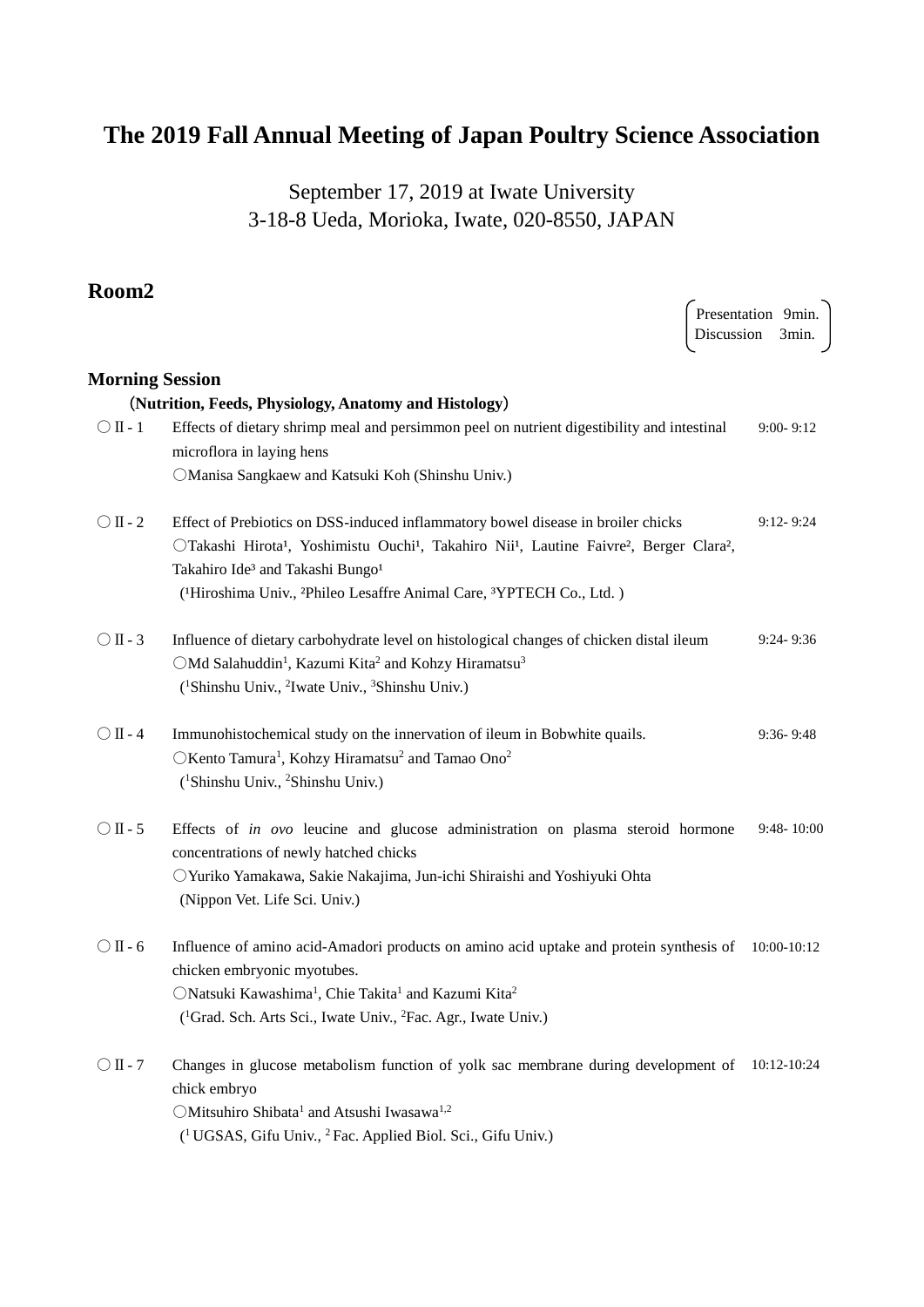| $\bigcirc$ II - 8 | Changes in amino acid concentrations in broiler chickens under chronic heat-stressed 10:24-10:36<br>condition                                                                                                                                                                            |                 |
|-------------------|------------------------------------------------------------------------------------------------------------------------------------------------------------------------------------------------------------------------------------------------------------------------------------------|-----------------|
|                   | ODaiki Igarashi, Masaaki Toyomizu, Motoi Kikusato<br>(Graduate School of Agricultural Sci., Tohoku Univ.)                                                                                                                                                                                |                 |
| $\bigcirc$ II - 9 | A search for causes of decline in egg production rate due to aging: Comparison of lipid<br>metabolism in hens at peak-laying stage and retirement stage<br>OHayato Watanabe, Daiki Mori, Misato Kobayashi, Fumihiko Horio, Atsushi Murai<br>(Nagoya Univ., Graduate School Bioagr. Sci.) | 10:36-10:48     |
|                   | Break (12 min.)                                                                                                                                                                                                                                                                          | 10:48-11:00     |
| $\Pi - 10$        | Effects of stepwise replacements of corn with brown rice in diets on egg production and<br>egg quality of laying hens                                                                                                                                                                    | 11:00-11:12     |
|                   | OHitoshi Murakami <sup>1</sup> , Makoto Yamazaki <sup>1</sup> , Fumika Hara <sup>1</sup> and Haruhiko Ohtsu <sup>2</sup>                                                                                                                                                                 |                 |
|                   | ( <sup>1</sup> Inst. of Livestock and Grassland Sci., NARO, <sup>2</sup> Headquarters, NARO)                                                                                                                                                                                             |                 |
| $\Pi - 11$        | Nutritional evaluation of non-colored or colored rice in chicken                                                                                                                                                                                                                         | $11:12 - 11:24$ |
|                   | OMakoto Yamazaki <sup>1</sup> , Hitoshi Murakami <sup>1</sup> , Haruhiko Ohtsu <sup>2</sup> and Fumika Hara <sup>1</sup>                                                                                                                                                                 |                 |
|                   | ( <sup>1</sup> Inst. of Livestock and Grassland Sci., NARO, <sup>2</sup> NARO headquarters)                                                                                                                                                                                              |                 |
| $\Pi - 12$        | Effect of feeding periods and feeding amount of Sake cake on growth performance and<br>meat quality                                                                                                                                                                                      | 11:24-11:36     |
|                   | OHideshi Ohguchi <sup>1</sup> , Hiromitsu Miyakawa <sup>1</sup> and Kazuhisa Nakamura <sup>2</sup>                                                                                                                                                                                       |                 |
|                   | ( <sup>1</sup> Aichi Agricultural Research Center, <sup>2</sup> Aichi Livestock and Poultry Breeding Center)                                                                                                                                                                             |                 |
| $\Pi - 13$        | Effect of Sesame meal on Productive Growth Performance and Meat Quality in the 11:36-11:48<br>kanagawadori                                                                                                                                                                               |                 |
|                   | ○Kumiko Hirai <sup>1</sup> , Koji Hikichi <sup>1</sup> and Setoyama Ou <sup>2</sup>                                                                                                                                                                                                      |                 |
|                   | ( <sup>1</sup> Kanagawa Pref. Livestock Tech. Ctr., <sup>2</sup> Kanagawa pref. Inst. of Industrial Sci. and Tech.)                                                                                                                                                                      |                 |
|                   | Lunch Break (72min.)                                                                                                                                                                                                                                                                     | 11:48-13:00     |
|                   | General Meeting • Award Ceremony (90min.)                                                                                                                                                                                                                                                | 13:00-14:30     |
|                   | Break (10 min.)                                                                                                                                                                                                                                                                          | 14:30-14:40     |

#### **Afternoon Session**

### (**Nutrition, Feeds**)

Ⅱ-14 Effects of GT-S solution on production performance and fecal odor of broiler chickens OKen Tatsuda<sup>1</sup>, Masanao Toyama<sup>2</sup>, Eiichi Kato<sup>3</sup> ( 1 Hyogo Pref. Agri. Inst., 2 Canasia Japan Ltd., 3 Environmental Sci. Research Center) 14:40-14:52